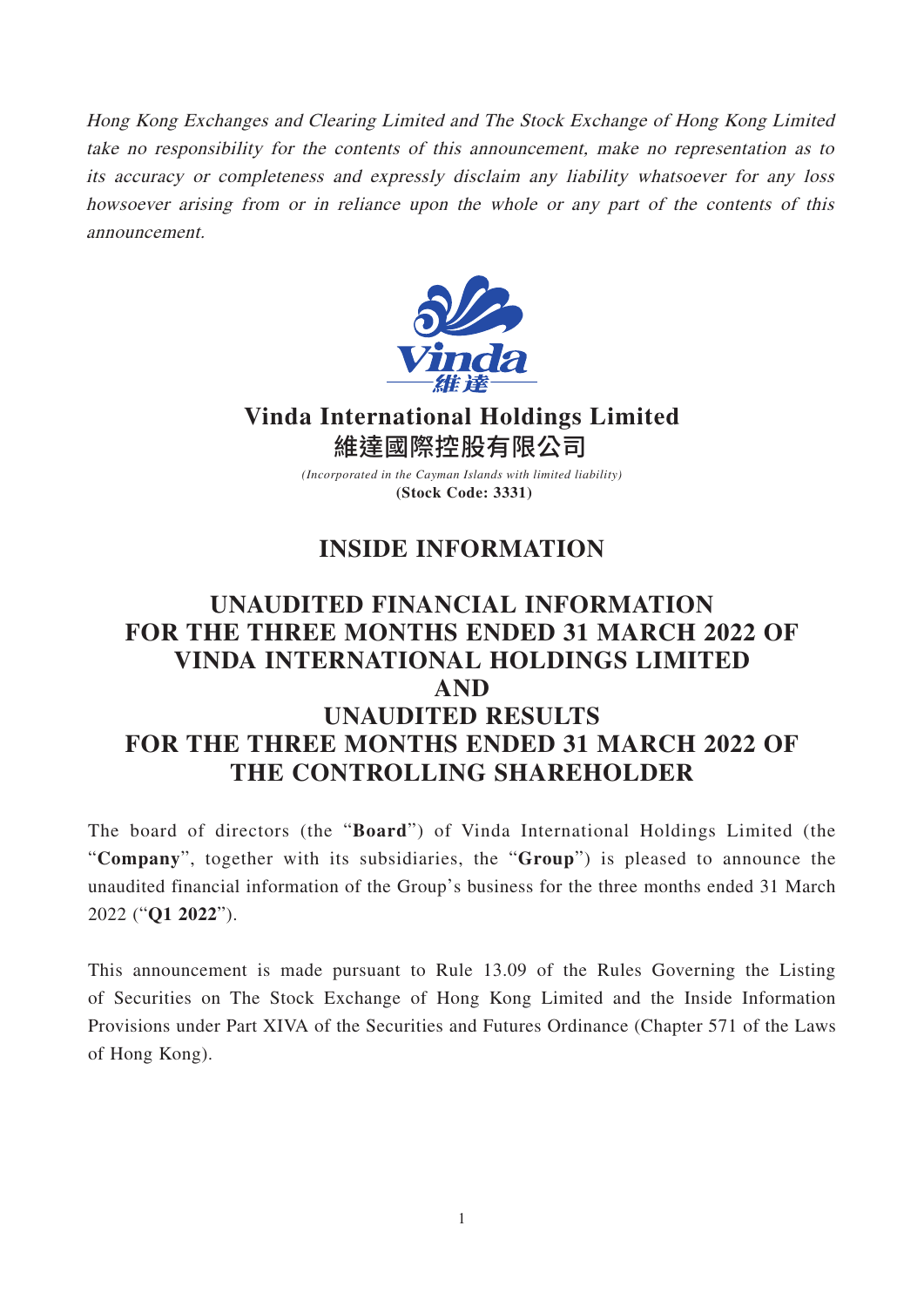## **UNAUDITED FINANCIAL INFORMATION FOR THE THREE MONTHS ENDED 31 MARCH 2022 OF THE GROUP**

The Group's results for Q1 2022 reflect a challenging business environment with significant macro volatility. Resurgence of COVID-19 in China and South-East Asia resulted in operational disruptions and continued to create uncertainties to our business. The Group's revenue of the first quarter grows slightly as compared with the corresponding period of previous year, while profit margin narrows as we face input cost inflation.

The Group is committed to delivering sustainable and profitable growth and will do so while navigating through the elevated cost environment. We will focus on investing in building strong brands, further improving product mix, continuing to practice cost and financial discipline to further strengthen our market leading positions.

Compared to the three months ended 31 March 2021 ("**Q1 2021**"), the unaudited financial information for the three months ended 31 March 2022:

- Total revenue increased by  $2.2\%$  (0.1% at constant exchange rate) to HK\$4,566 million, of which HK\$3,671 million was from the tissue segment and HK\$895 million was from the personal care segment.
- Gross profit decreased by 12.9% to HK\$1,512 million. Gross margin narrowed by 5.8 percentage points ("**ppts**") to 33.1%.
- Operating profit dropped by 36.5% to HK\$446 million. Operating profit margin narrowed by 5.9 ppts to 9.8%.
- EBITDA decreased by 22.7% to HK\$780 million, with a corresponding EBITDA margin of 17.1%.
- Total foreign exchange gain was HK\$11.8 million (Q1 2021: HK\$4.8 million gain), of which HK\$12.1 million gain was from operating activities (Q1 2021: HK\$1.9 million gain), and HK\$0.3 million loss was from financing activities (Q1 2021: HK\$2.9 million gain).
- Net profit decreased by 37.8% to HK\$344 million. Net profit margin dropped by 4.9 ppts to 7.5%.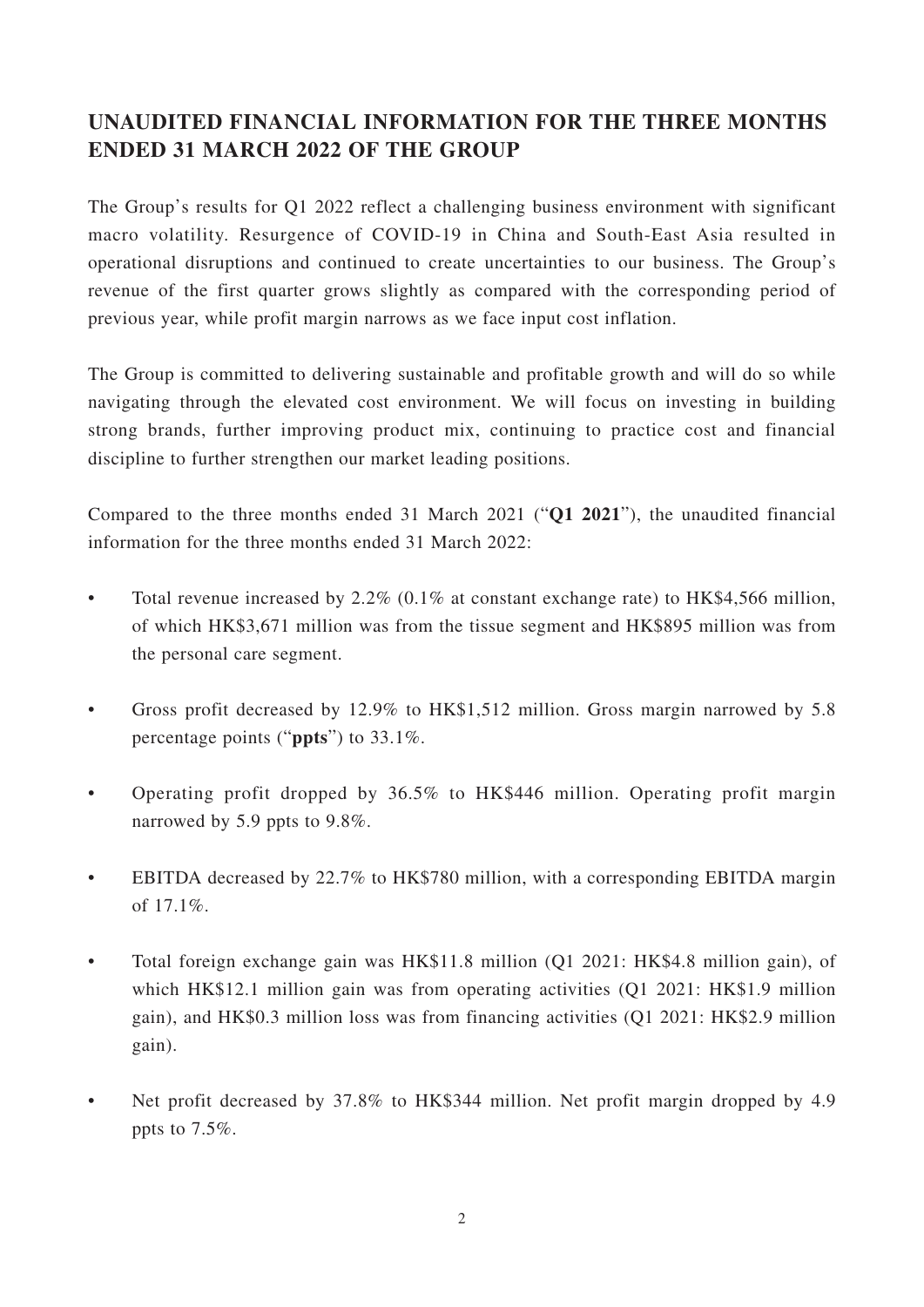## **UNAUDITED RESULTS FOR THE THREE MONTHS ENDED 31 MARCH 2022 OF ESSITY AKTIEBOLAG (PUBL)**

Essity Aktiebolag (publ) ("**Essity**"), the Company's controlling shareholder, is a company listed on NASDAQ OMX Stockholm. As at the date of this announcement, Essity beneficially owns approximately 51.59% of the entire issued share capital of the Company.

Essity files financial reports which include quarterly financial information and certain operating statistics on a quarterly basis in accordance with the ongoing disclosure obligations applicable to a publicly traded listed company on NASDAQ OMX Stockholm. Such reports include segment financial information on the operations of the Company and are available in the public domain.

Essity is expected to release its unaudited financial results for the first quarter ended 31 March 2022 on or around 22 April 2022. For details, please visit Essity's website: www.essity.com.

Shareholders and potential investors of the Company are advised that there is no indication or assurance from the Company that the unaudited financial information of the Group for the three months ended 31 March 2022 will be the same as that presented in Essity's report for Q1 2022.

Potential investors and shareholders of the Company are reminded that the above financial information has not been reviewed or audited by the Company's independent auditors. Subject to review and audit adjustment, differences may arise between such financial information and the data disclosed in the audited report. Potential investors and shareholders of the Company should exercise caution when dealing in the shares of the Company.

> By order of the Board **Vinda International Holdings Limited Li Chao Wang** Chairman

Hong Kong, 21 April 2022